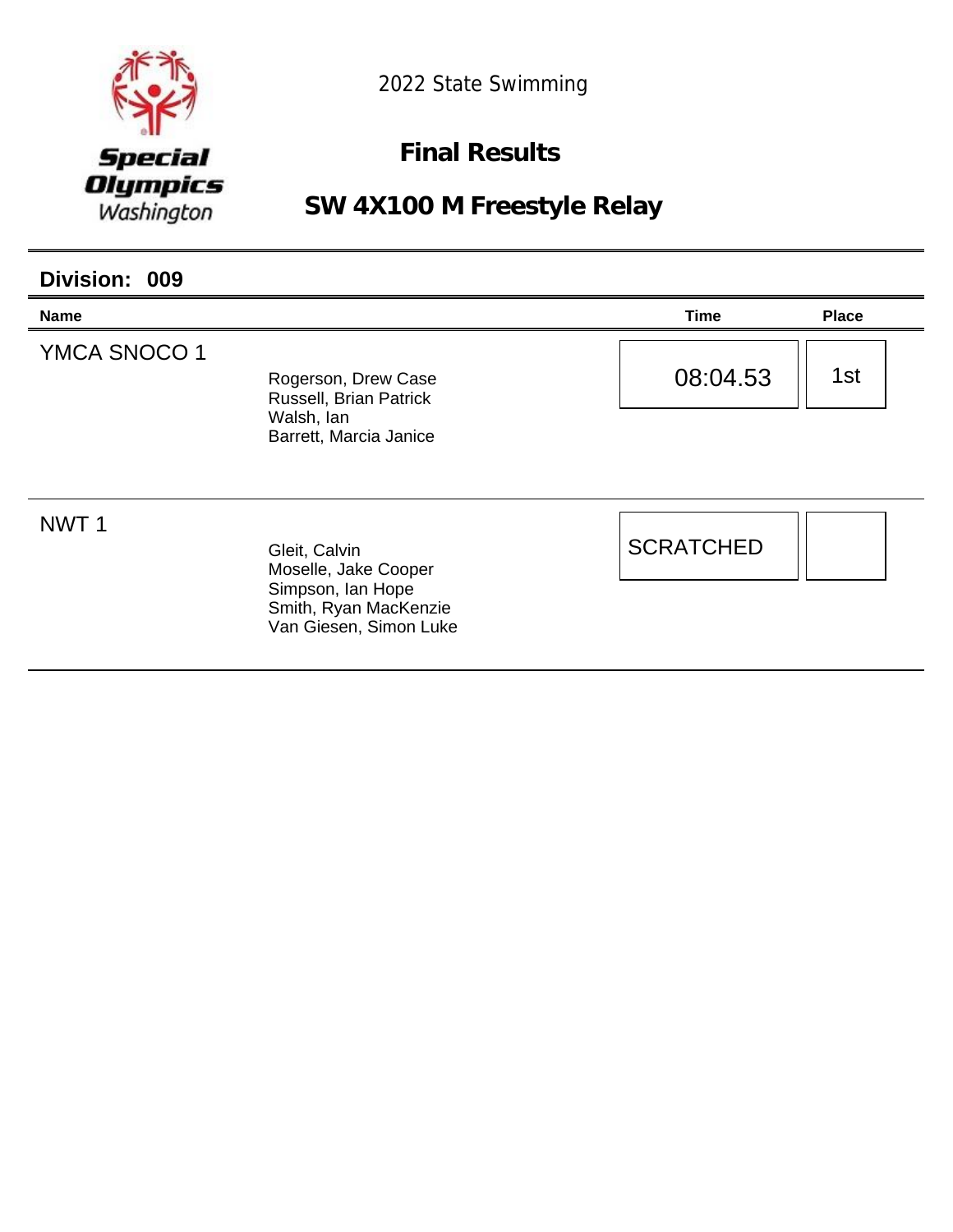

**Final Results** 

**SW 4X100 M Medley Relay**

| Division: 018          |                                                              |          |              |
|------------------------|--------------------------------------------------------------|----------|--------------|
| <b>Name</b>            |                                                              | Time     | <b>Place</b> |
| <b>Clark County R1</b> | Carter, James<br>Herberholz, Ashley Marie<br>Johnson, Jeremy | 10:42.44 | 1st          |
|                        | Viola, Sawyer James                                          |          |              |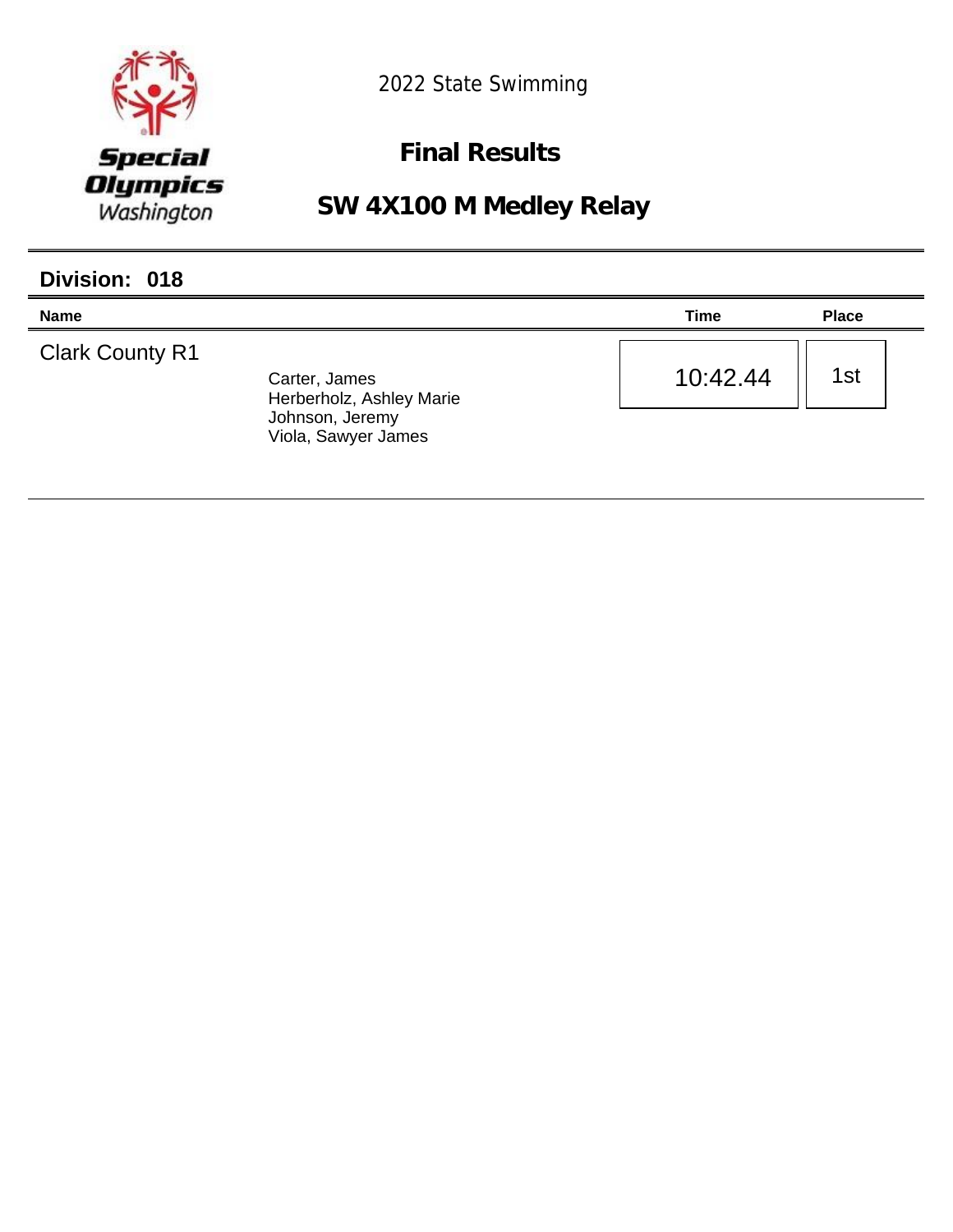

## **Final Results**

**SW 4X100 M Unified Freestyle Relay**

| Division: 002 |                                                              |             |              |
|---------------|--------------------------------------------------------------|-------------|--------------|
| <b>Name</b>   |                                                              | <b>Time</b> | <b>Place</b> |
| Thurston U1   | Barber, Melissa Renee<br>Barber, Shelby<br>Chaison, Brittney |             |              |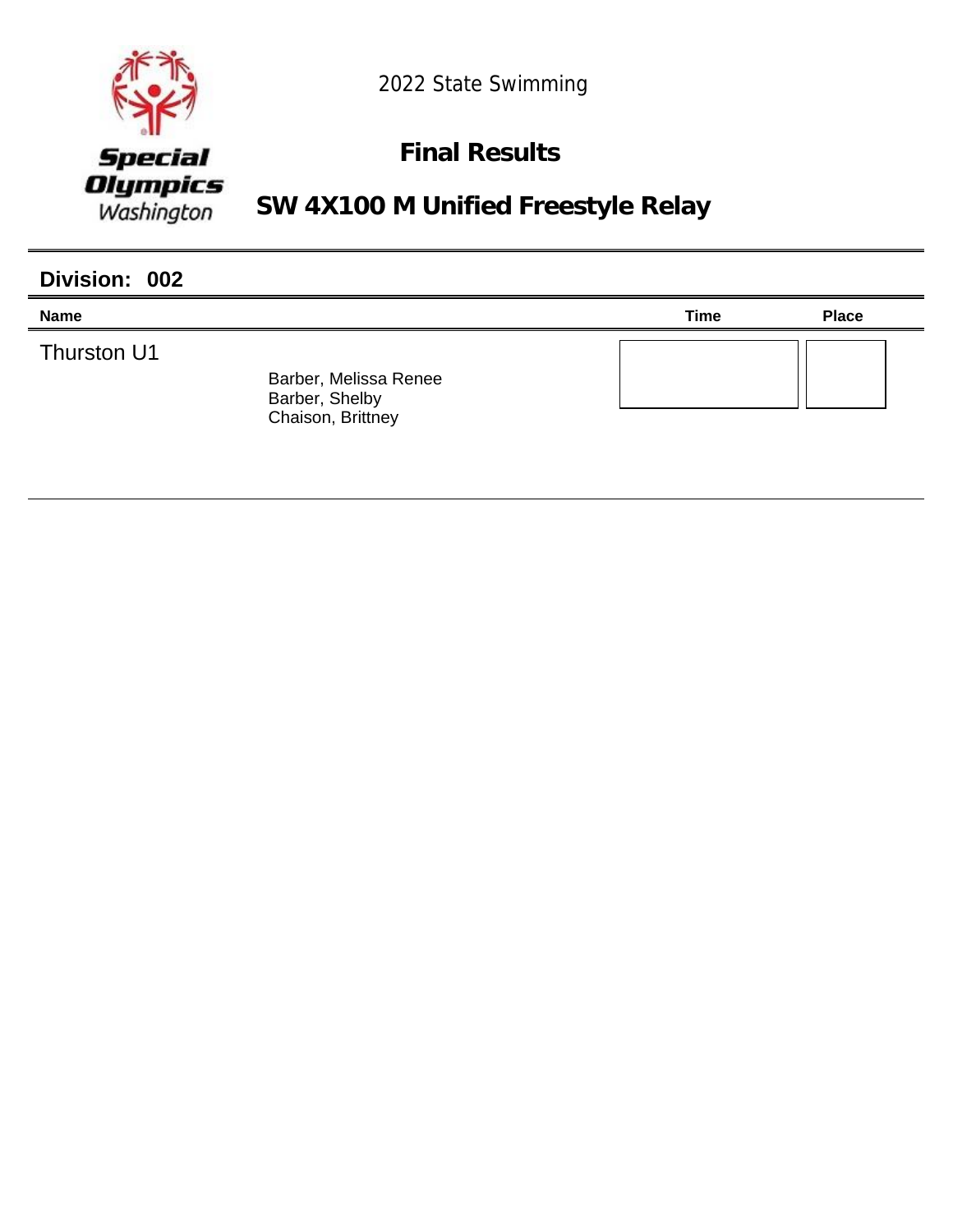

## **Final Results**

**SW 4X100 M Unified Medley Relay**

| Division: 011       |                                                                               |             |              |
|---------------------|-------------------------------------------------------------------------------|-------------|--------------|
| <b>Name</b>         |                                                                               | <b>Time</b> | <b>Place</b> |
| <b>Lake Stevens</b> | Collazo, Aaron Michael<br>Cooper, Abraham L<br>Lamb, Charlotte<br>Moss, Laura | 07:13.73    | 1st          |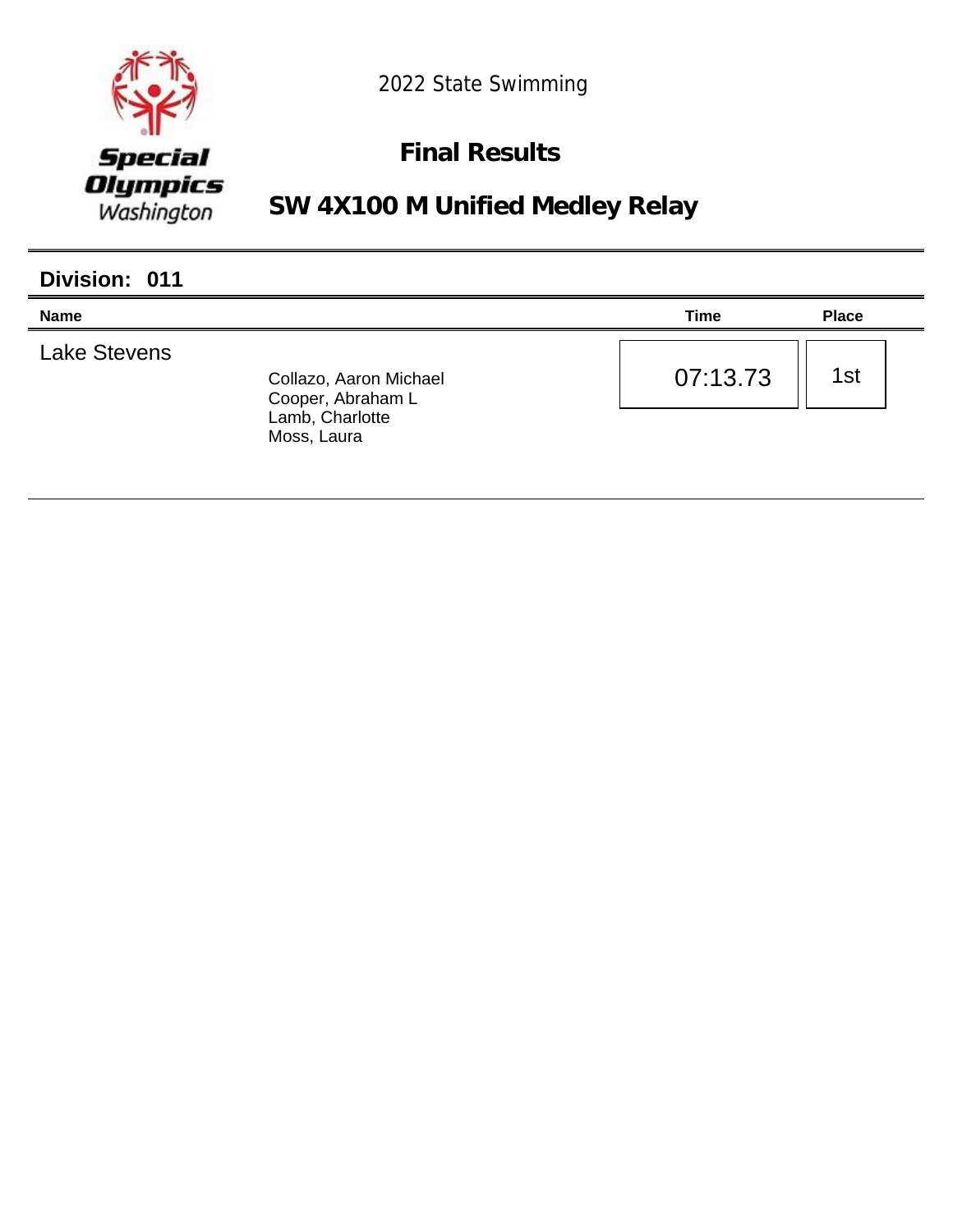

**Final Results** 

| Division: 003                     |                                                                                                            |             |              |
|-----------------------------------|------------------------------------------------------------------------------------------------------------|-------------|--------------|
| <b>Name</b>                       |                                                                                                            | <b>Time</b> | <b>Place</b> |
| <b>Striped Dolphins</b>           | Hetrick, Brandi L<br>Johansson, Sarah Louise<br>Stephenson, Molly<br>Walker, Hannah Katherine              | 01:51.78    | 1st          |
| MV Makos 2                        | Bingle, Kyra<br>Davison-Qualls, Tari<br>Hitchings, Alina<br>Kemble, April                                  | 02:04.75    | 2nd          |
| Thurston R4                       | Chappell, Camille Amaliyah<br>Leanard, Kasey Ann<br>Thompson, Emma R                                       | 02:07.21    | 3rd          |
| <b>RELAY TEAM C-NWT Sea Hawks</b> | Bondari, Maria<br>Drews, Ariana<br>Hagen, Audrey Cady<br>Robl, Gabriella Marie<br>Trippett, Juliana Nicole | 02:58.42    | 4th          |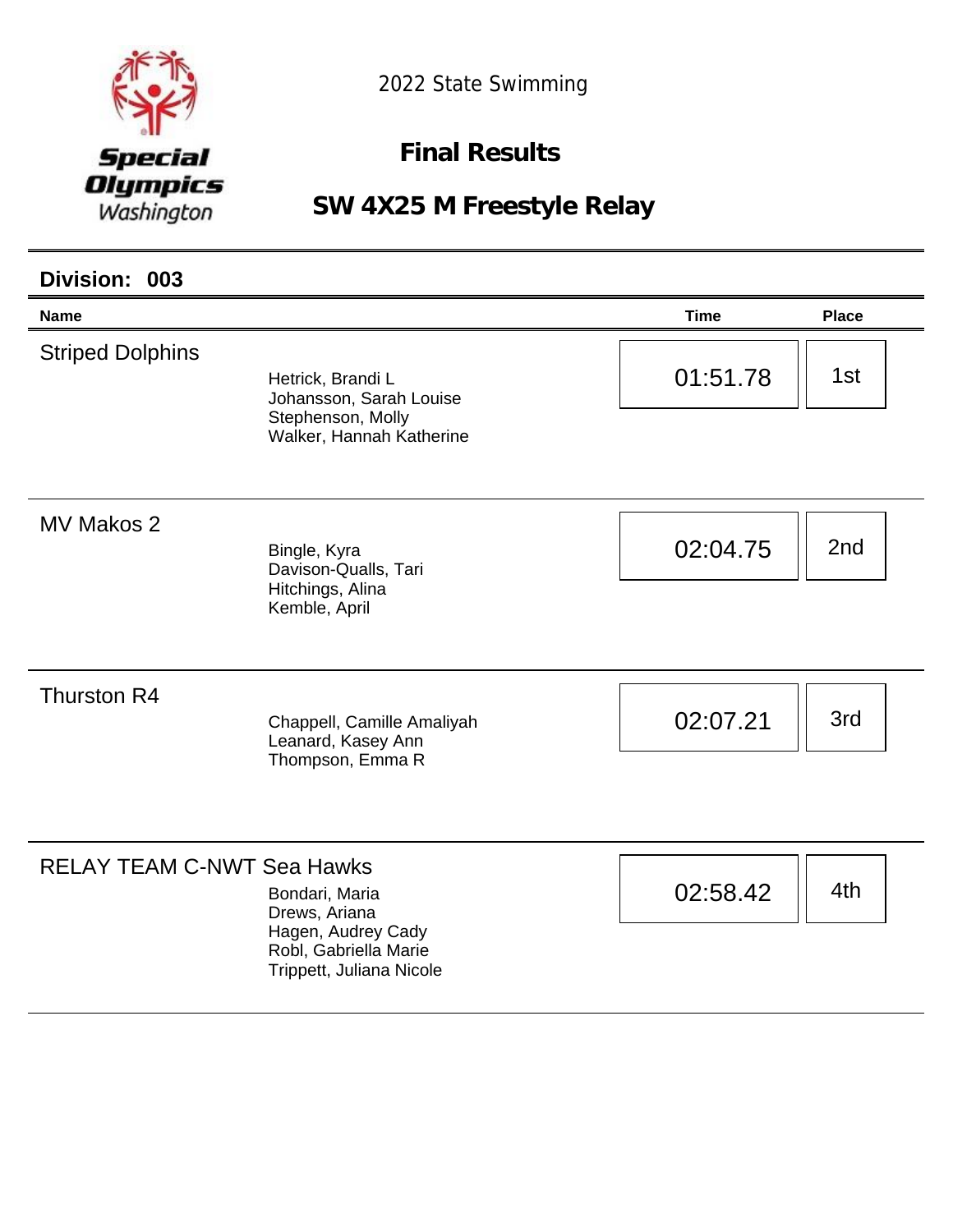

**Final Results** 

| Division: 004              |                                                                                                   |             |              |
|----------------------------|---------------------------------------------------------------------------------------------------|-------------|--------------|
| <b>Name</b>                |                                                                                                   | <b>Time</b> | <b>Place</b> |
| <b>Twin Rivers Relay#2</b> | Airola, Margaret<br>Bibee, Brandi Michelle<br>Young, Skye                                         | 02:52.70    | 1st          |
| Spokane Relay 4            | Cinkovick, Amy<br>Houn, Amy Lynn<br>Oneil Mccoy, Anna<br>Racicot, Malaina                         | 03:01.18    | 2nd          |
| <b>Gig Harbor R2</b>       | Edison, Bianca Julie<br>Fessler, Sarah<br>Johnson, Miranda<br>Magee, Amelia Ann                   | 03:05.11    | 3rd          |
| YMCA SNOCO 3               | Angelos, Aleana Gracie<br>Bainbridge, Lulu Jia Lu<br>Johnson, Heidi<br>Lakey-Sambou, Brooke Marie | 03:16.37    | 4th          |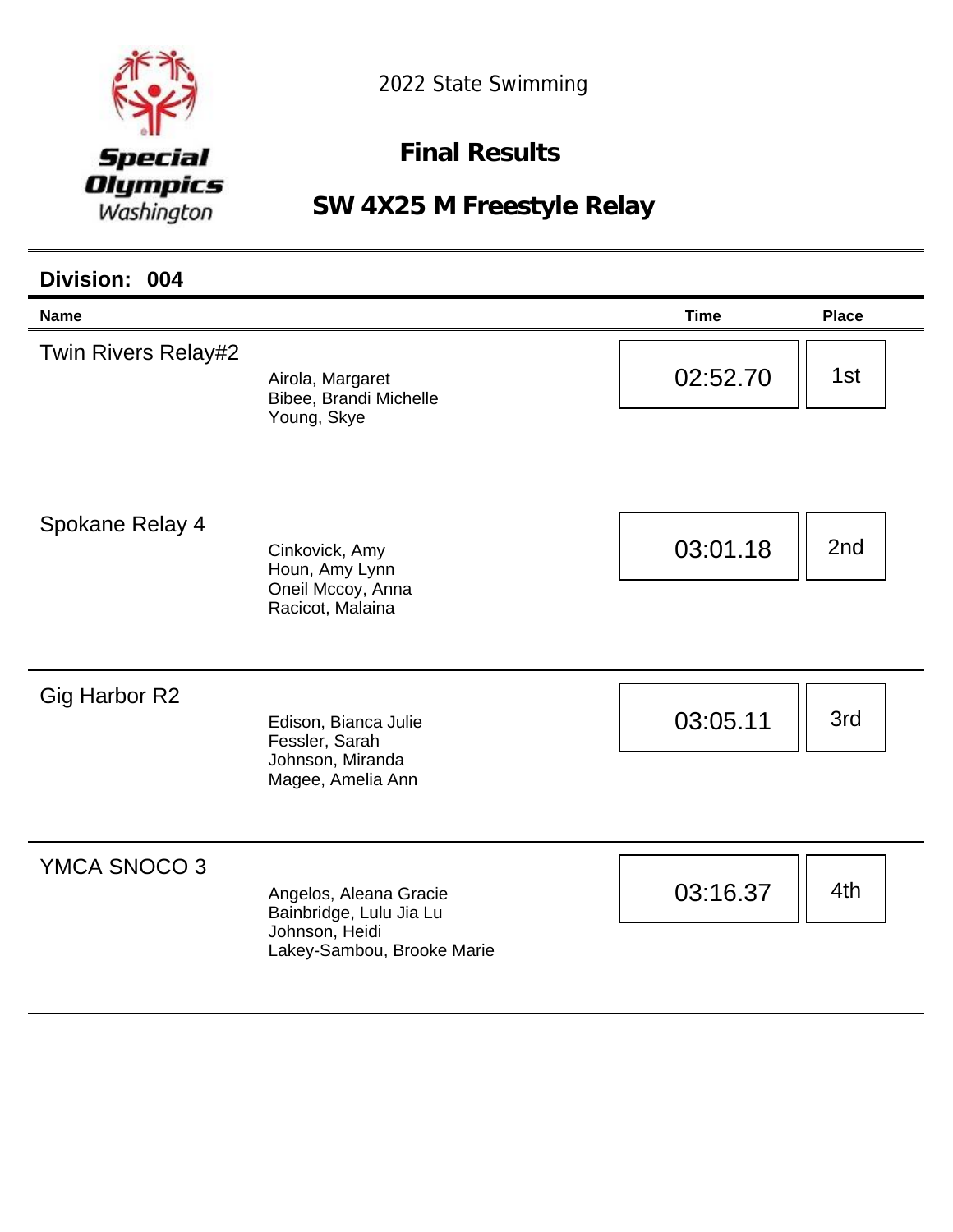

**Final Results** 

| Division: 005           |                                                                                                                    |                  |              |
|-------------------------|--------------------------------------------------------------------------------------------------------------------|------------------|--------------|
| <b>Name</b>             |                                                                                                                    | <b>Time</b>      | <b>Place</b> |
| YMCA SNOCO 2            | Alderman, Tiberias Roy<br>Binnendyk, Lorelei Katherine<br>Klingsheim, Audrey E<br>Lawton, Jessie James             | 01:34.52         | 1st          |
| Lake Steven Relay 1     | Bellerson, Sarah<br>Byron, Christy<br>Kempma, Joseph                                                               | 01:46.31         | 2nd          |
| <b>Spotted Dolphins</b> | Jolly, Egan Jon Ivan<br>Morgan, James<br>Shimada, Kyle A                                                           | 01:48.41         | 3rd          |
| MV Makos 1              | Bureau, Wyatt<br>Desimone, Frankie (Frankie)<br>Eller, Sean M<br>Jewett, Jordan Christine<br>Kagen, Joseph William | 02:06.89         | 4th          |
| Spokane Relay 1         | Ferris, Catherine Page<br>Jones, Lauren Riley<br>Mayer, Tim David<br>Pope, Jaedyn Rachelle                         | <b>SCRATCHED</b> |              |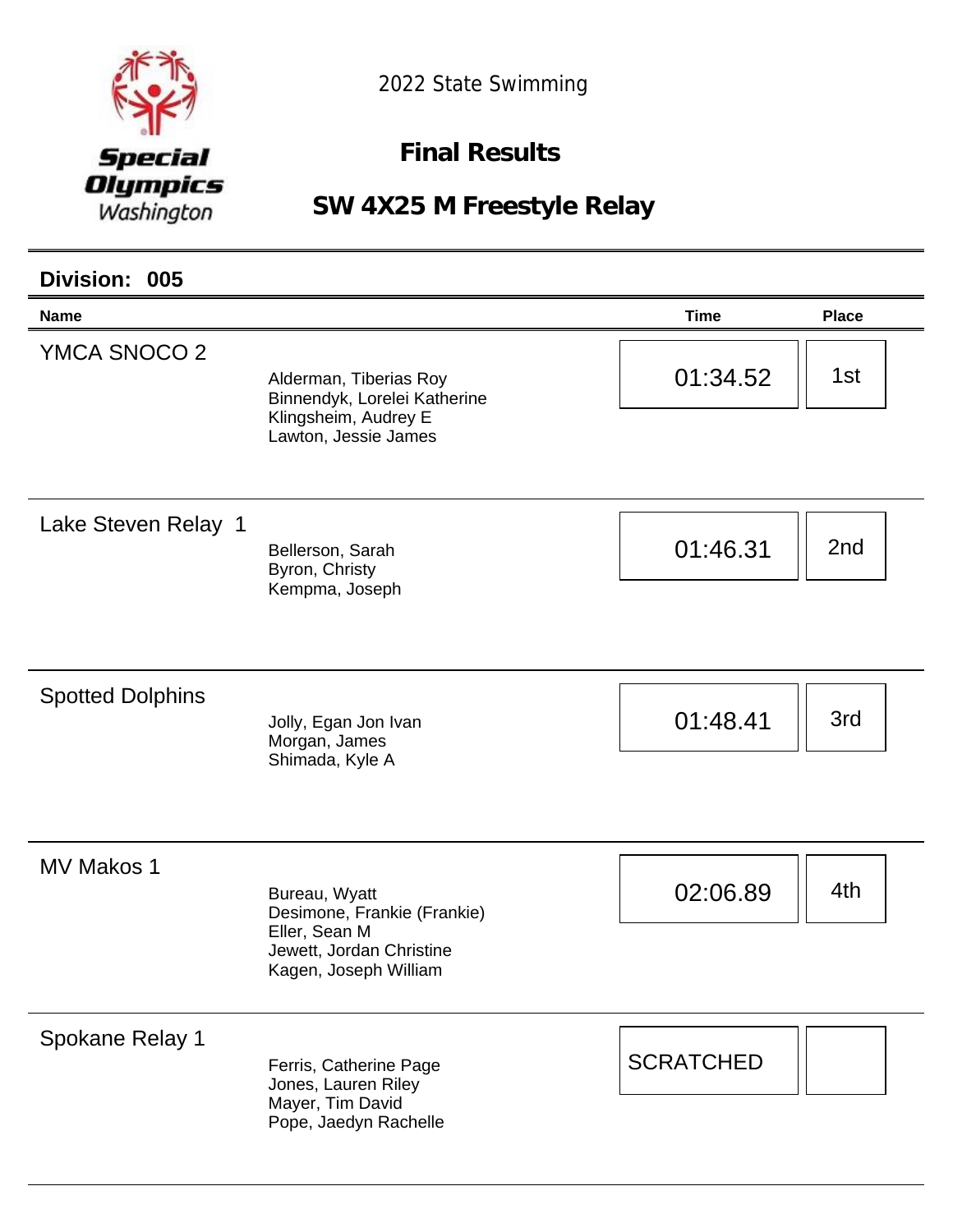

**Final Results** 

**SW 4X25 M Freestyle Relay**

#### **Name Time Place Division: 006** Lake Steven Relay 2 Baughman, Traci Dunlap, Kevin Hayford, Scott Wise, Melissa  $02:14.67$  || 1st North Kitsap Relay Team 1 Barnhill, Jean Clemena, Amber Grace Depudy, Bobby Eugene Kennedy, Tyler Scott  $02:40.06$  | 2nd Grays Harbor 2 Mathieu, Sierra Idalean Rosi, Cari Ann Sanchez, Summer Mirage Williams, Chad Richard 03:09.90 **DQ** Spokane Relay 3 Alexander, Sara EElizabeth Bode, Ella Grace Marcille, Christina Raymond, Jason D. 02:26.50 **DQ** Thurston R3 Branham, Robyn Katwijk, Mikaden Kennish, Annie Marie Leneker, Bryson Murphy, William Hunter Wyer, Brent Allen 02:28.21 DQ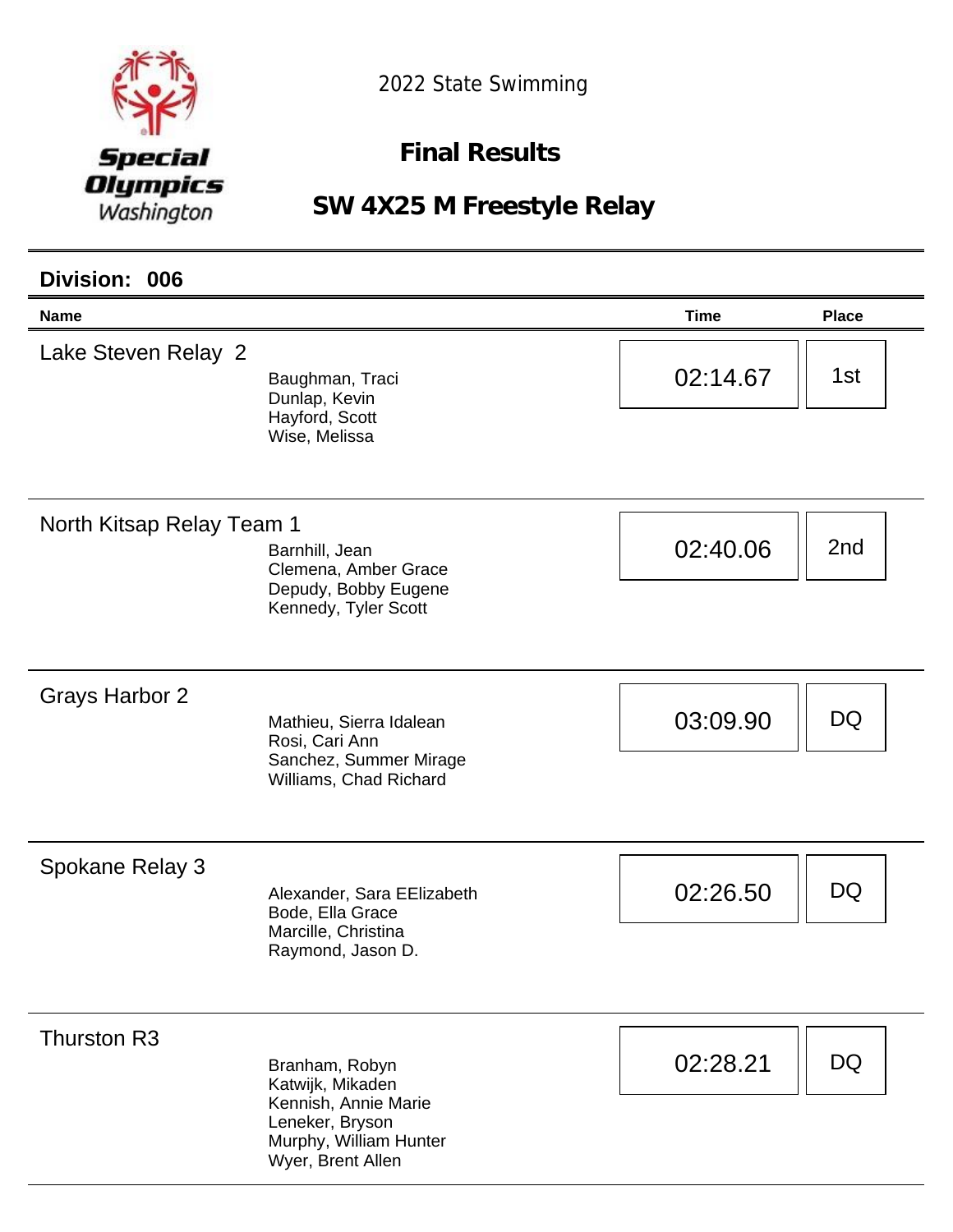

**Final Results** 

| Division: 006       |                                                                         |             |              |
|---------------------|-------------------------------------------------------------------------|-------------|--------------|
| <b>Name</b>         |                                                                         | <b>Time</b> | <b>Place</b> |
| <b>YMCA SNOCO 1</b> | Ainsley, Jordan<br>King, Zachary<br>Mccoy, Dylan<br>Wicklander, Zachary | 01:58.45    | DQ           |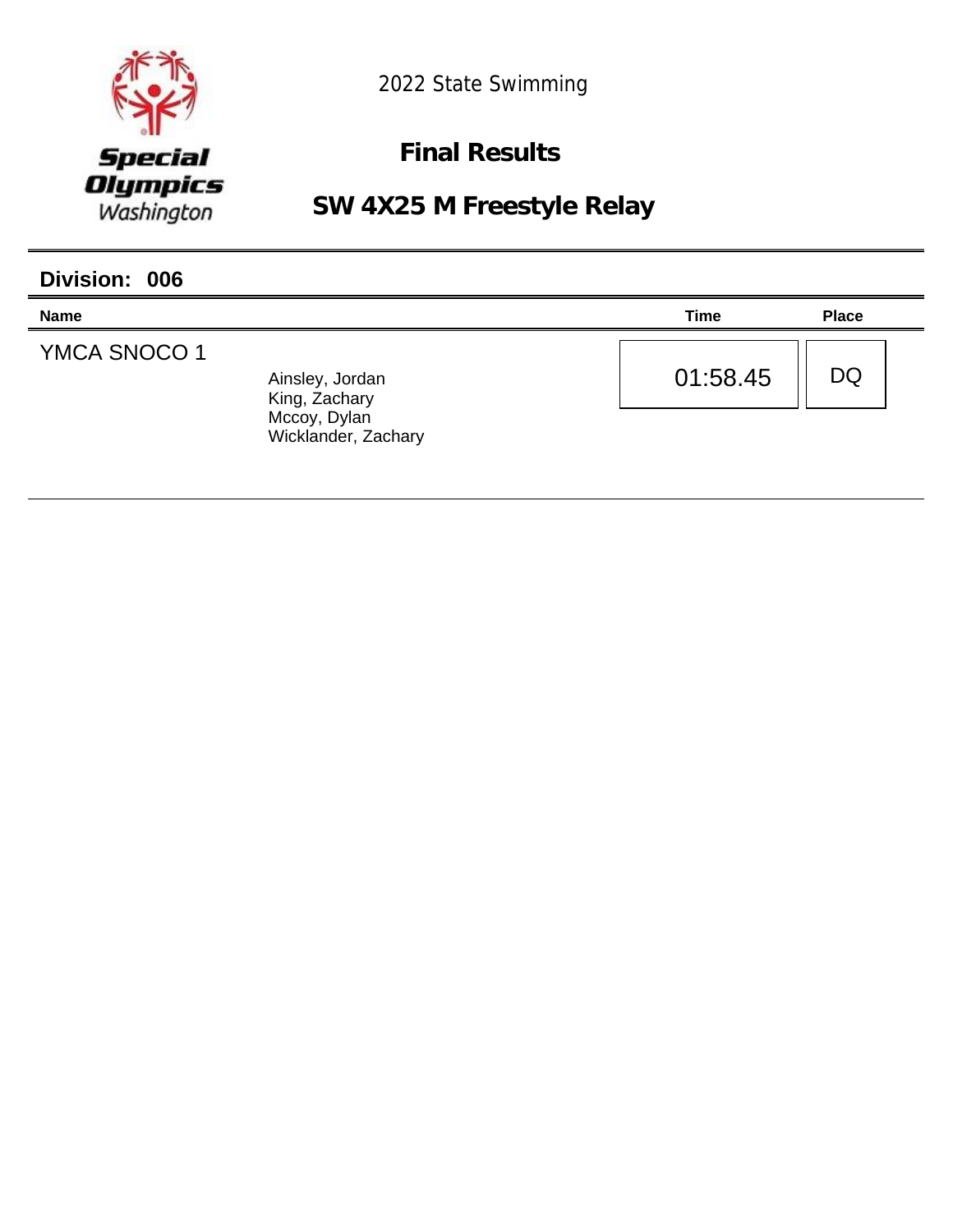

**Final Results** 

**SW 4X25 M Medley Relay**

#### **Division: 010**

| <b>Name</b>               |                                                                                                                                  | Time     | <b>Place</b> |
|---------------------------|----------------------------------------------------------------------------------------------------------------------------------|----------|--------------|
| North Kitsap Relay Team 2 | Clemena, Amber Grace<br>Kondracki, Robert Anthony<br>Mcadam, Emma Jane<br>Poissot, Michael Ian<br>Rutledge, Aj<br>Wiest, Wyatt J | 02:17.00 | 1st          |
| Spokane Relay 5           | Jones, Lauren Riley<br>Racicot, Malaina<br>Raymond, Jason D.<br>Smith, Andrew James                                              | 02:15.36 | DQ           |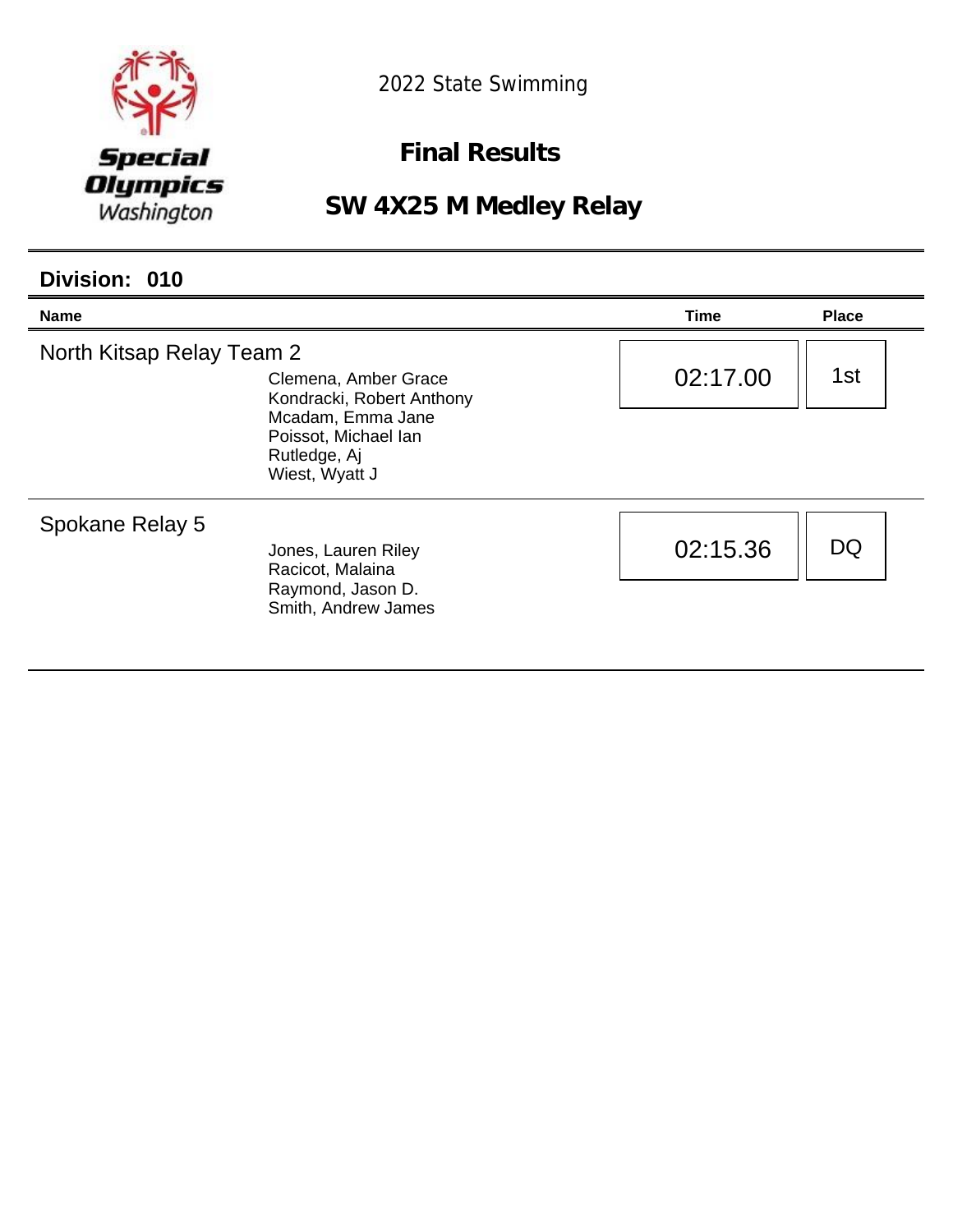

## **Final Results**

**SW 4X25 M Unified Medley Relay**

| Division: 016            |                                                                                                                           |          |                 |
|--------------------------|---------------------------------------------------------------------------------------------------------------------------|----------|-----------------|
| Name                     |                                                                                                                           | Time     | <b>Place</b>    |
| Tri- Cities Relay Team 5 | Cooper, Hana<br>Middleton, Rian Samuel-Preston<br>Pasicaran, Riley<br>Shen, Colin<br>Wallace, Evelyn "EJ"<br>Yang, Keller | 01:38.09 | 1st             |
| <b>JBLM U1</b>           | Castellano, Shea<br>Maxwell, Madisen<br>Waltrip, Andrew Warner<br>Waltrip, William Alan                                   | 01:47.99 | 2 <sub>nd</sub> |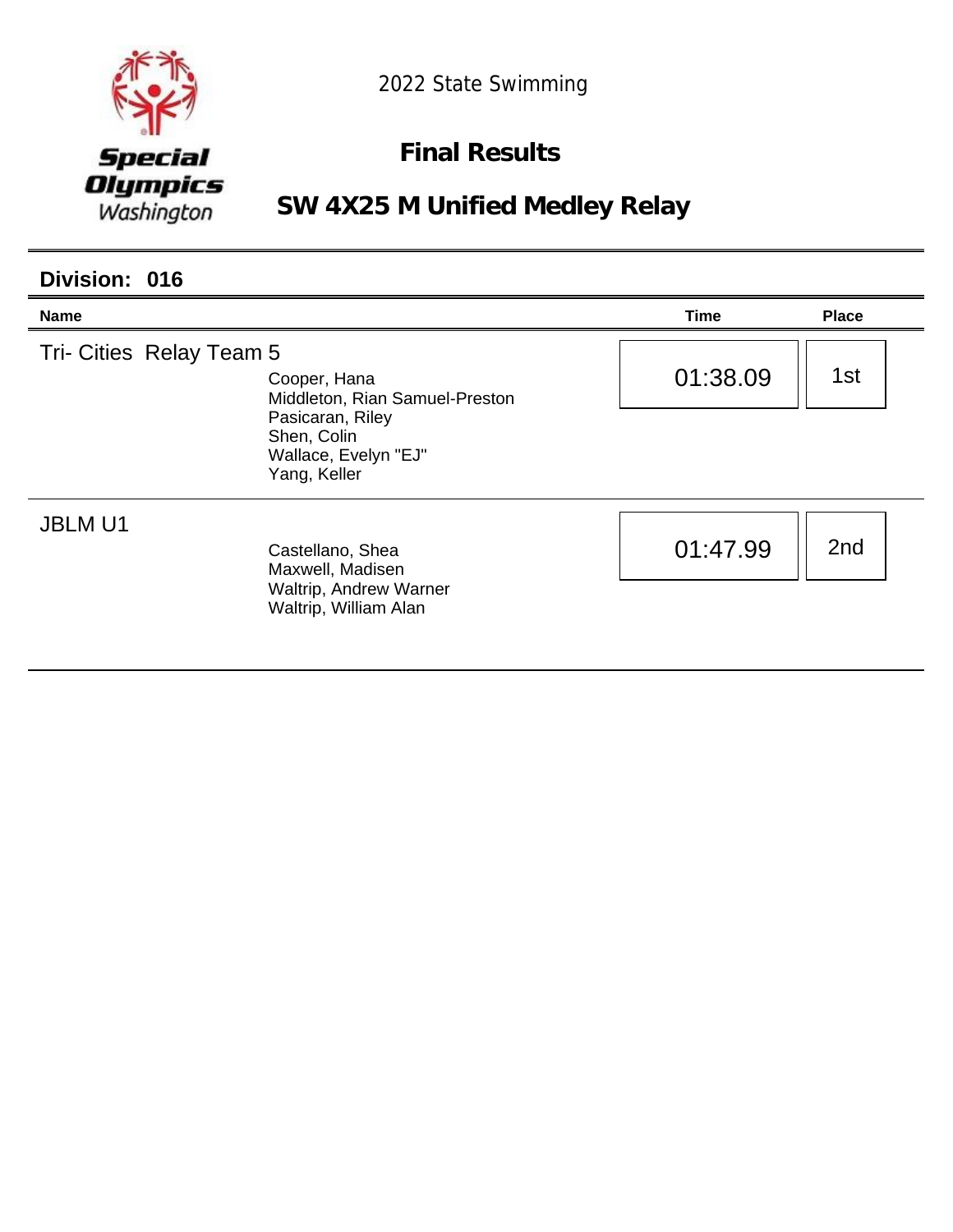

## **Final Results**

**SW 4X25 M Unified Medley Relay**

| Division: 017              |                                                                                                           |             |              |
|----------------------------|-----------------------------------------------------------------------------------------------------------|-------------|--------------|
| <b>Name</b>                |                                                                                                           | <b>Time</b> | <b>Place</b> |
| Lake Steven Relay 3        | Hobbs, Truman<br>Kempma, Joseph<br>Smith, Mackenzie<br>Griffis, Chuck                                     | 01:29.32    | DQ.          |
| North Kitsap Relay Team U2 | Burton, Mary Katie Katherine<br>Clemena, Jennifer<br>Hedstrom, Aubrey<br>Mcadam, Scott<br>Vanhuis, Joshua | 01:38.62    | <b>DQ</b>    |
| Thurston U2                | Hill, Lindsay<br>Hill, Thomas<br>Waren, Mark<br>Waren, Samantha                                           | 02:12.18    | DQ           |
| Tri-Cities Relay Team 6    | Bancroft, Codi Desiree<br>Dawson, Sierra<br>Landon, Noelle<br>Rutherford, Bridget                         | 02:23.56    | DQ           |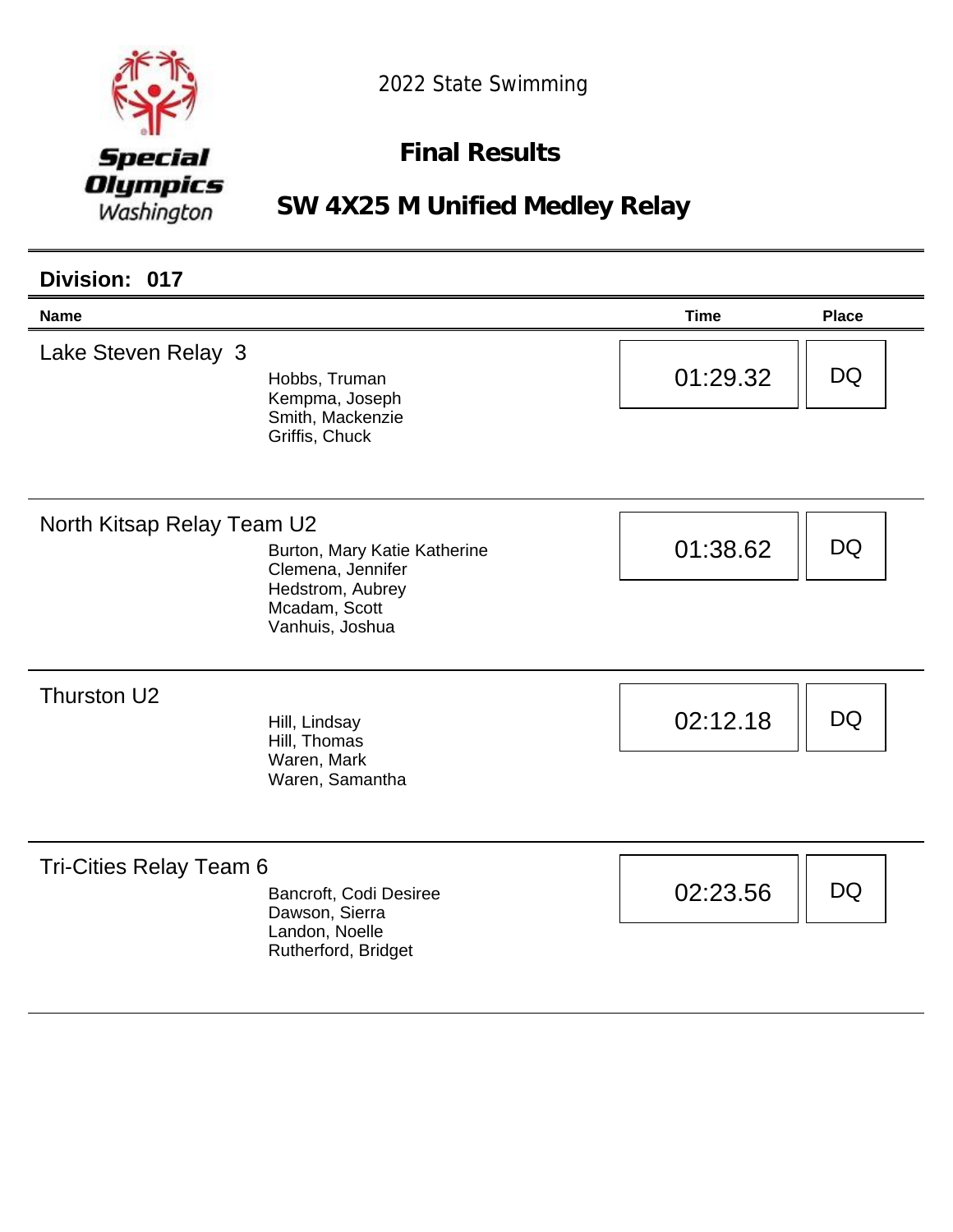

**Final Results** 

| Division: 012                     |                                                                                          |             |               |
|-----------------------------------|------------------------------------------------------------------------------------------|-------------|---------------|
| <b>Name</b>                       |                                                                                          | <b>Time</b> | <b>Place</b>  |
| <b>BISS Girls</b>                 | Christianson, Daphne Jean<br>Gongwer, Lauren<br>Lyddan, Alexandra                        | 04:39.43    | 1st           |
| <b>NWT Sea Hawks Relay Team A</b> | Geib, Clarise<br>Robl, Gabriella Marie<br>Sprague, Melissa Ann<br>Drews, Ariana          | 04:59.84    | 2nd           |
| Spokane Relay 6                   | Alexander, Sara EElizabeth<br>Cinkovick, Amy<br>Marcille, Christina<br>Oneil Mccoy, Anna | 07:41.82    | <b>DQ-FAL</b> |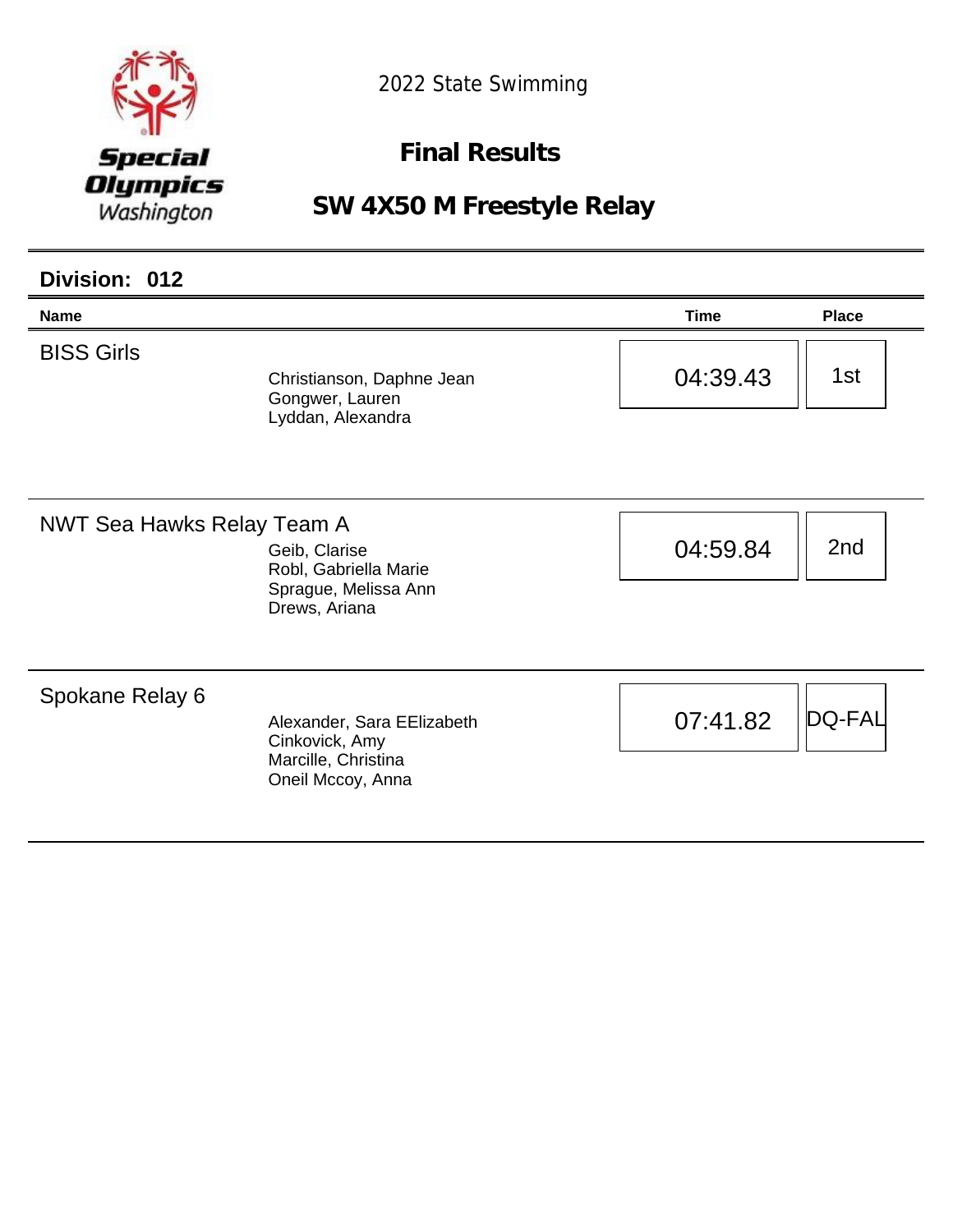

**Final Results** 

## **SW 4X50 M Freestyle Relay**

#### **Division: 013**

| <b>Name</b>                       |                                                                                  | <b>Time</b> | <b>Place</b> |
|-----------------------------------|----------------------------------------------------------------------------------|-------------|--------------|
| Lake Steven Relay 4               | Aker, Hayden Riley<br>Hobbs, Truman<br>Madden, Xaphya<br>Martin, Ashley Samantha |             |              |
| <b>RELAY TEAM B-NWT Sea Hawks</b> | Laurenson, Patrick<br>Ozhan, Deniz Berke<br>Simpson, Ian Hope                    |             |              |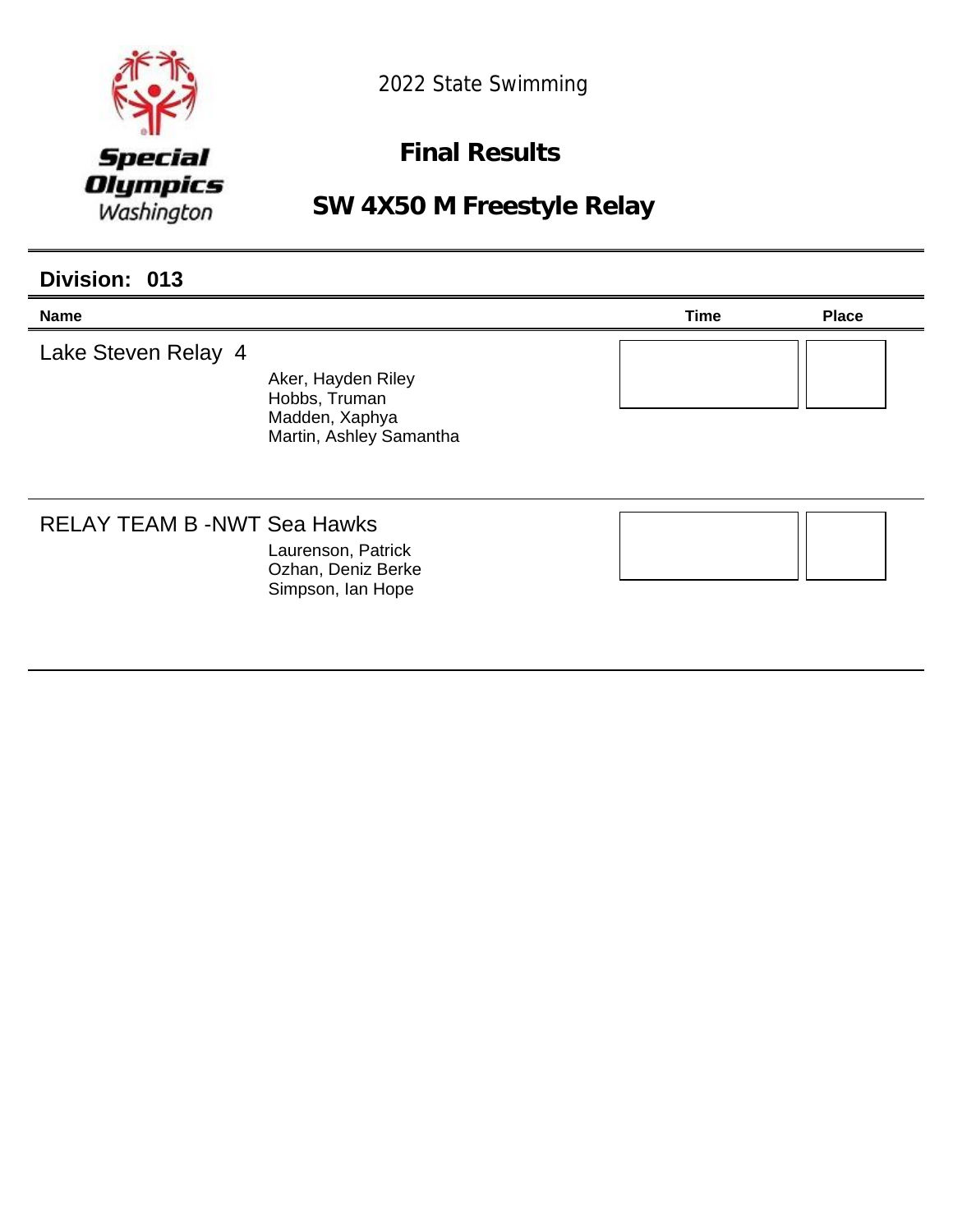

**Final Results** 

| Division: 014           |                                                                                             |             |              |
|-------------------------|---------------------------------------------------------------------------------------------|-------------|--------------|
| <b>Name</b>             |                                                                                             | <b>Time</b> | <b>Place</b> |
| YMCA SNOCO 1            | Lagerkrans, Gustaf<br>Roth, Max Konstantine Mateo<br>Truong, Joseph T<br>Alderman, Zeon Roy | 02:34.93    | 1st          |
| Gig Harbor R1           | Franklin, Rashmi<br>Lamar, Aaron "AJ"<br>Rivera-Hernandez, Ulyzes<br>Ybarra, Mike J         | 02:49.71    | 2nd          |
| <b>Spinner Dolphins</b> | Coy, Joshua Robert<br>Forsythe, Vahl L<br>Kopp, Connor<br>Thelin, Phillip Ross              | 03:12.21    | 3rd          |
| <b>Grays Harbor R1</b>  | Ashlock, Tim William<br>Grun, Jessica<br>Schauer, Jonathan                                  | 04:20.42    | 4th          |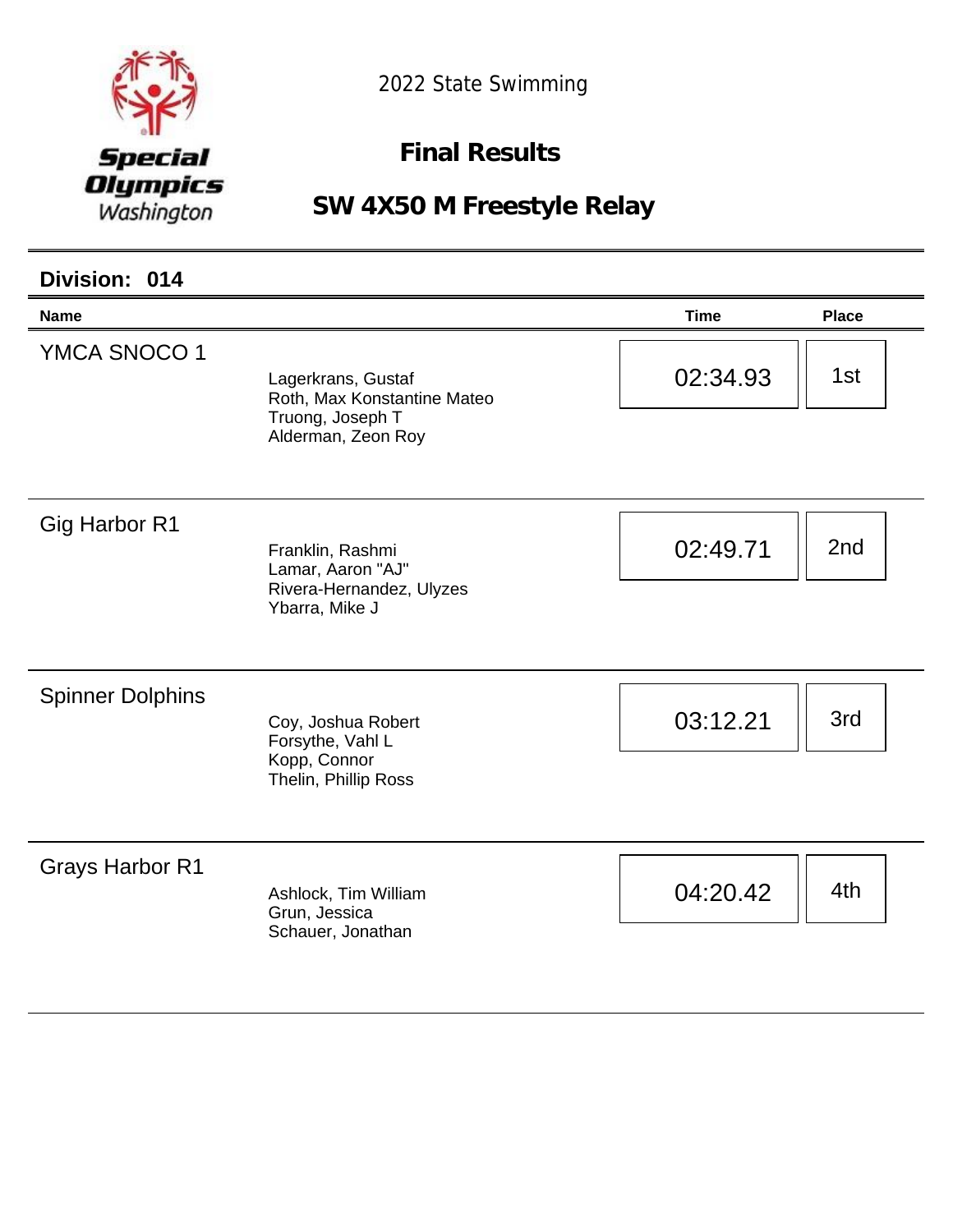

**Final Results** 

| Division: 015            |                                                                                                                     |                  |              |
|--------------------------|---------------------------------------------------------------------------------------------------------------------|------------------|--------------|
| <b>Name</b>              |                                                                                                                     | <b>Time</b>      | <b>Place</b> |
| Thurston R2              | Greatwood, Sam R<br>Hoff, David Karl<br>Kuenstler, Derek                                                            | 04:08.90         | 1st          |
| Spokane Relay 2          | Ferris, Catherine Page<br>Mayer, Tim David<br>Pope, Jaedyn Rachelle<br>Smith, Andrew James<br>Ward, Patrick Matthew | <b>SCRATCHED</b> |              |
| Tri- Cities Relay Team 4 | Grinzel, Tanner<br>Jones, Ezra Gregory-Allen<br>Seeley, Nick Paul<br>Velasco Cervantes, Don Thomas Tomas            | <b>SCRATCHED</b> |              |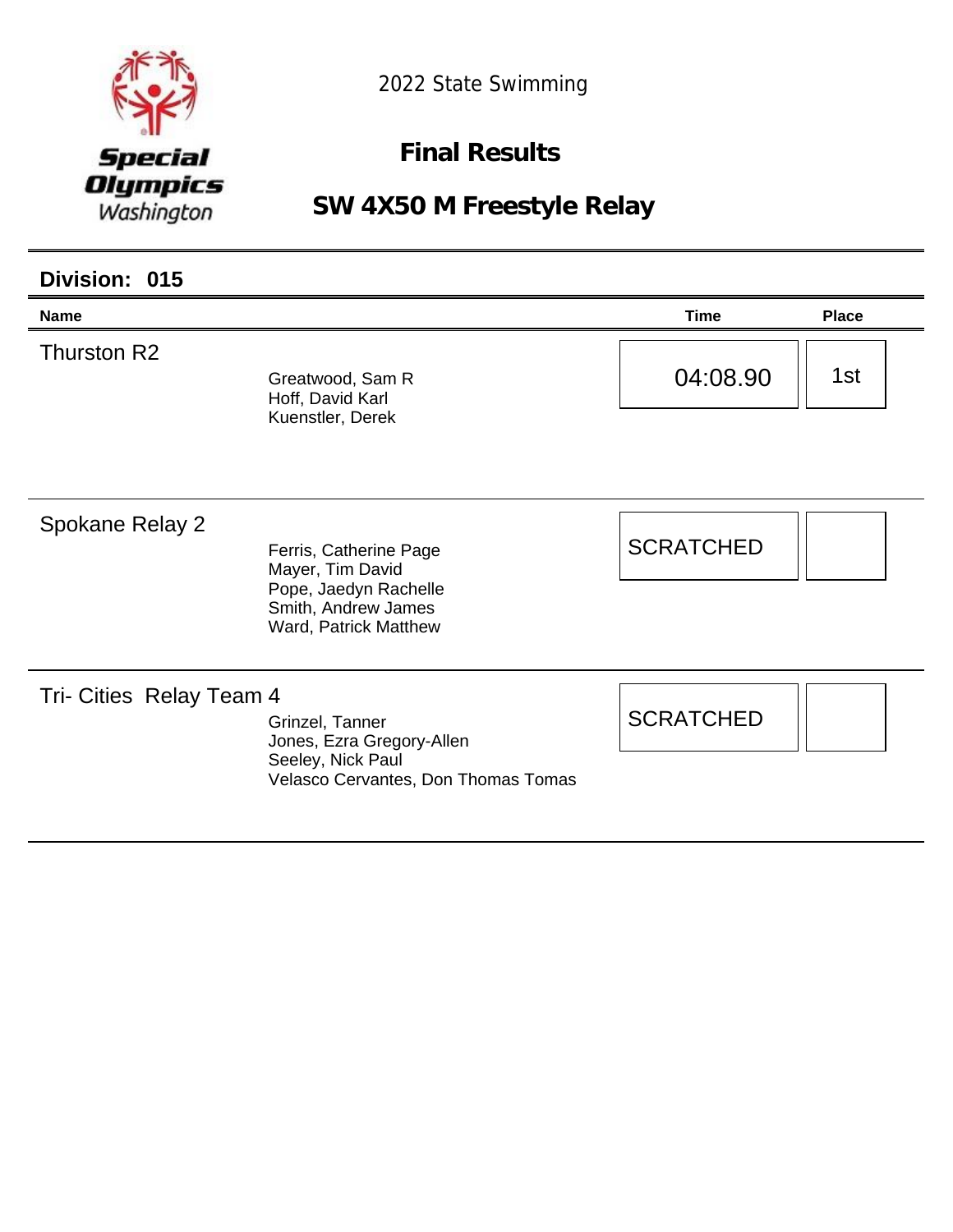

**Final Results** 

**SW 4X50 M Medley Relay**

| Division: 019  |                                                                             |                  |              |
|----------------|-----------------------------------------------------------------------------|------------------|--------------|
| <b>Name</b>    |                                                                             | <b>Time</b>      | <b>Place</b> |
|                | Alderman, Zeon Roy<br>Babik, Kade Michael<br>Truong, Joseph T<br>Walsh, lan | 03:10.53         | 1st          |
| <b>BISS IM</b> | Chisum, Dalton Dee<br>O'Brian, Jonathan<br>Roxas, Kieran<br>Stefani, Jayce  | <b>SCRATCHED</b> |              |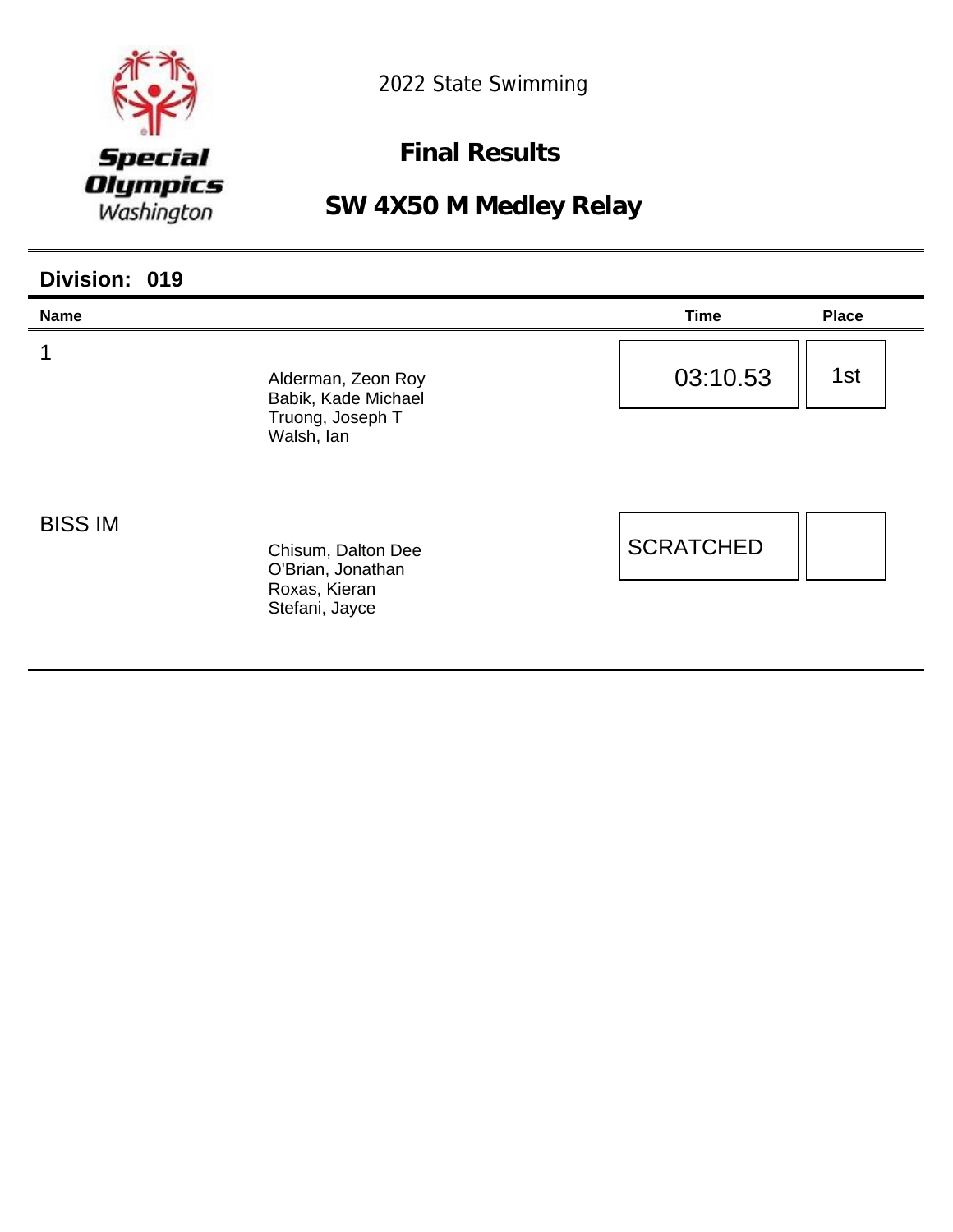

**Final Results** 

## **SW 4X50 M Medley Relay**

| Division: 020              |                                                                                                      |             |              |
|----------------------------|------------------------------------------------------------------------------------------------------|-------------|--------------|
| <b>Name</b>                |                                                                                                      | <b>Time</b> | <b>Place</b> |
| <b>Thurston R1</b>         | Harper, Heather Christine<br>Heard-Shackelford, Damon Sean<br>Stewart, Katelin<br>Stewart, Kelly Ann | 04:48.38    | 1st          |
|                            |                                                                                                      |             |              |
| <b>Twin Rivers Relay#1</b> | Airola, Margaret<br>Morrison, Blaze                                                                  | 07:02.84    | <b>DQ</b>    |
|                            | Young, Skye<br>Smith, Aiden Joseph                                                                   |             |              |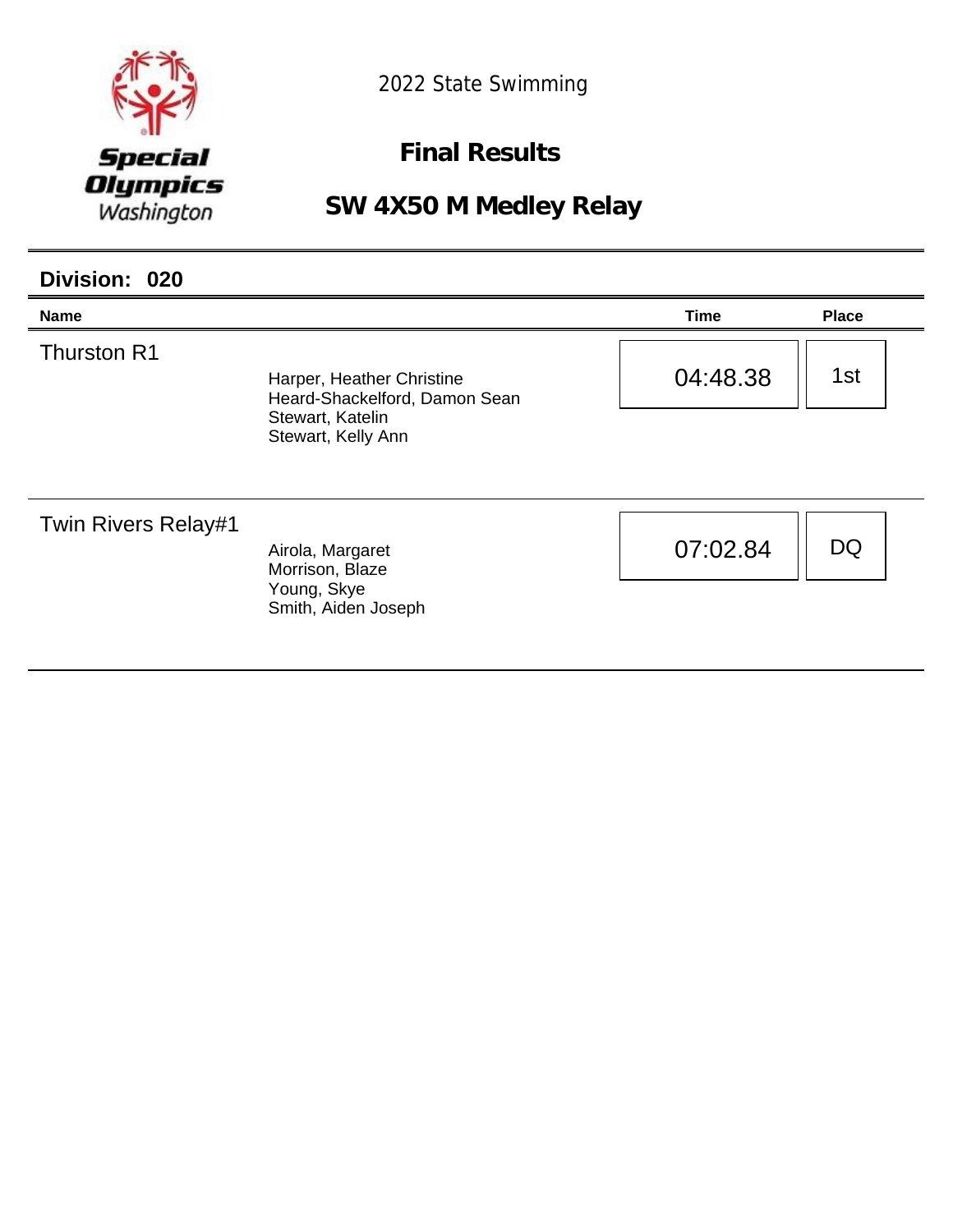

## **Final Results**

**SW 4X50 M Unified Freestyle Relay**

| Division: 007                                                |                                                               |             |                 |  |
|--------------------------------------------------------------|---------------------------------------------------------------|-------------|-----------------|--|
| <b>Name</b>                                                  |                                                               | <b>Time</b> | <b>Place</b>    |  |
| Tri- Cities Relay Team 3<br>Dawson, Sierra<br>Dobson, Olivia |                                                               | 02:57.35    | 1st             |  |
|                                                              | Nemeth, Madeline<br>Peterson, Hilary A<br>Tikerpuu, Cassandra |             |                 |  |
| Tri- Cities Relay Team 1                                     | Bratton, Amanda Lee<br>Douglas, Camilla                       | 03:30.47    | 2 <sub>nd</sub> |  |
|                                                              | Prigge, Kate<br>Smith, Roni                                   |             |                 |  |